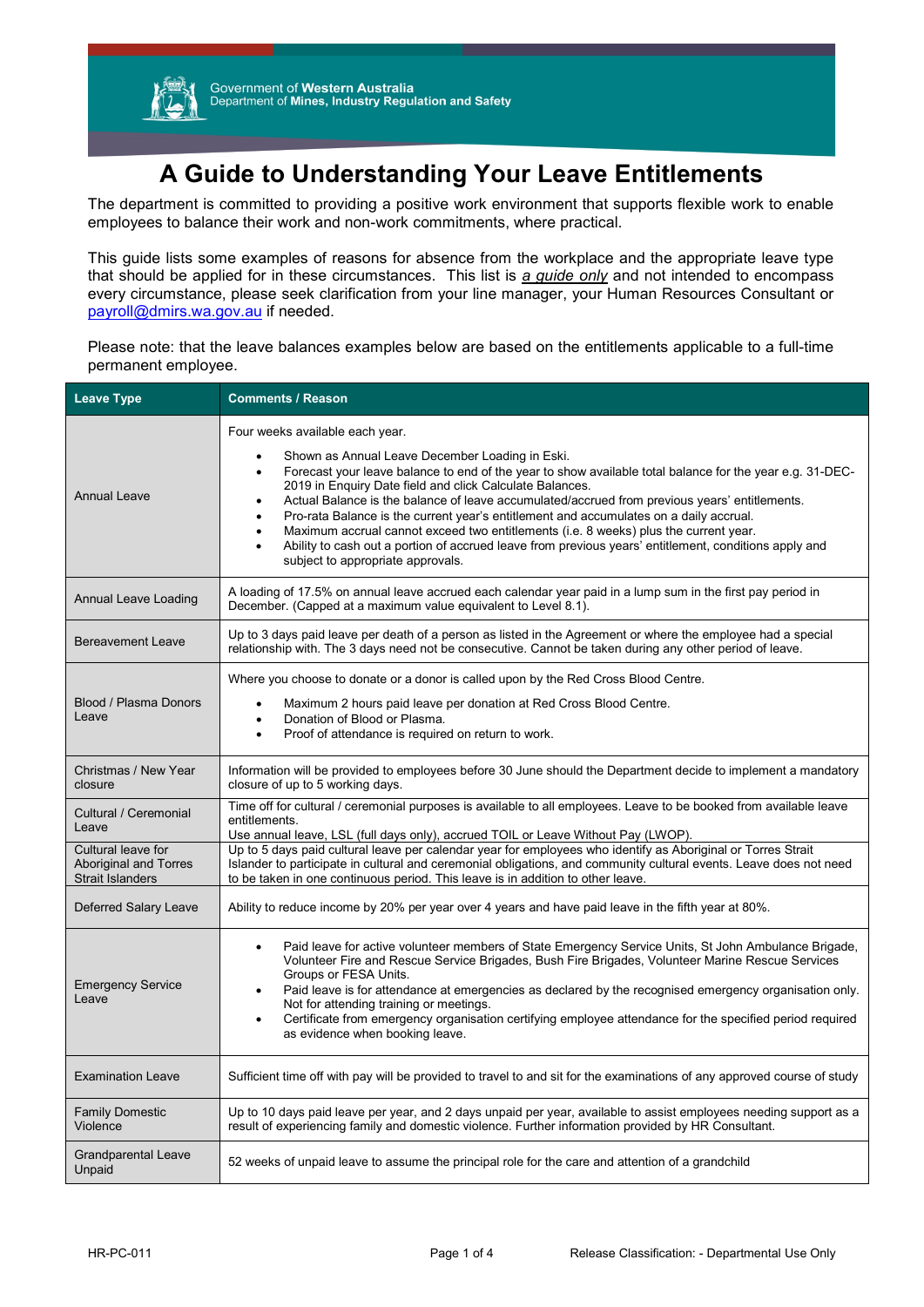| <b>Leave Type</b>                                                          | <b>Comments / Reason</b>                                                                                                                                                                                                                                                                                                                                                                                                                                                                                                                                                                                                                                                                                                                                                                                                                                                                                                                                                                                                                                                               |
|----------------------------------------------------------------------------|----------------------------------------------------------------------------------------------------------------------------------------------------------------------------------------------------------------------------------------------------------------------------------------------------------------------------------------------------------------------------------------------------------------------------------------------------------------------------------------------------------------------------------------------------------------------------------------------------------------------------------------------------------------------------------------------------------------------------------------------------------------------------------------------------------------------------------------------------------------------------------------------------------------------------------------------------------------------------------------------------------------------------------------------------------------------------------------|
| <b>International Sporting</b><br>Events Leave                              | Chosen to represent Australia as a competitor or official at a sporting event. E.g. As participant at<br>Olympics.<br>Department to confirm competition meets defined criteria and length of leave with the Department of<br>٠<br>Local Government, Sport and Cultural Industries before approval is provided to access this leave.                                                                                                                                                                                                                                                                                                                                                                                                                                                                                                                                                                                                                                                                                                                                                    |
| Jury/Witness Service                                                       | When called for Jury service or subpoenaed/called as a Witness, employees will be granted permission<br>$\bullet$<br>to attend for the period they are required.<br>When service is not required the employee is to return to the office or obtain permission from their line<br>$\bullet$<br>manager to use other forms of leave (i.e. Annual, LSL, flexitime).<br>At conclusion of service a statement of attendance is to be obtained by the employee from the courts as<br>$\bullet$<br>evidence and leave bookings entered in Eski as appropriate.                                                                                                                                                                                                                                                                                                                                                                                                                                                                                                                                |
| Long Service Leave<br>(LSL)                                                | 13 weeks on completion of 7 years' continuous service. LSL may be cleared in minimum periods of 1 day. Ability<br>to take LSL on double pay, half pay and to cash out any period of accrued LSL (conditions apply).<br>In Eski the actual balance for LSL is what the employee is entitled to use, this is the balance as of the<br>$\bullet$<br>last accrual date.<br>Actual balances are to be cleared within 2 years of falling due.<br>$\bullet$<br>In Eski the pro-rata balance for LSL is only available for those employees within 7 years of their<br>superannuation preservation age. Please speak with your payroll officer before accessing pro-rata LSL.<br>Pro rata LSL may be taken (conditions apply) when:<br>taking leave immediately before retirement<br>$\bullet$<br>within seven years of your preservation age under WA Government superannuation arrangements you<br>$\bullet$<br>may choose early access to your long service leave at the rate of 9.28 days per completed twelve month<br>period of continuous service after you reach your preservation age. |
| <b>Parental Leave</b><br>(Maternity, Adoption,<br>Other Parent)            | Maternity – where a biological parent is pregnant, gives birth and assumes the role of primary care giver;<br>Adoption – where a parent legally adopts a child or children and assumes the role of primary care giver;<br>Other Parent – where another parent who is not the birth parent takes on the role of primary care giver.<br>52 weeks unpaid leave - 8 week notice period applies.<br>$\bullet$<br>Paid leave of 14 weeks per birth or adoption – may be taken at half pay. Conditions apply.<br>$\bullet$<br>Option for extension of leave by up to 2 years of leave without pay, subject to your manager's approval.<br>$\bullet$                                                                                                                                                                                                                                                                                                                                                                                                                                           |
| <b>Partner Leave</b>                                                       | An Employee who is not taking maternity leave, adoption leave or other parent leave is entitled to one week's<br>partner leave on:<br>birth of a child to the Employee's Partner; or<br>$\bullet$<br>adoption of a child who is not the child or the stepchild of the Employee and/or the Employee's Partner<br>Use personal leave (conditions apply), annual leave, LSL, accrued TOIL, accrued flex or banked hours or unpaid<br>partner leave.<br>An employee may request additional unpaid partner leave up to a total maximum of 8 weeks partner leave,<br>including the initial one week entitlement. Unpaid partner leave may be substituted with annual leave, LSL, accrued<br>TOIL, accrued flex or banked hours                                                                                                                                                                                                                                                                                                                                                               |
| Personal Leave (Carer's<br>leave, Sick Leave,<br>Planned and<br>Unplanned) | 13 days cumulative and 2 days non-cumulative per year - to be used for sick, carer's, unplanned and planned<br>absences. Accrual of leave is on your public service anniversary date.<br>An application exceeding 2 consecutive working days must be supported by evidence that would satisfy a<br>reasonable person. For absences of 2 days or less where the employer has good reason to believe that the<br>absence may not be reasonable or legitimate, the employer may request evidence to be provided.<br>Personal Leave is not to be used for the following (sample) reasons. Employees are to utilise Flexitime, Annual,<br>TOIL, LSL or LWOP.<br>Look after sick pet<br>Take grandparent shopping<br>Supervise trades/contractors at home<br>٠<br>Vehicle servicing<br>$\bullet$<br>Drop someone off or, pick up at the airport<br>Attend school events<br>Acceptable reasons for the various personal leave are detailed in the subsequent individual type details.                                                                                                         |
| Personal Leave - Sick                                                      | Physiotherapy for self<br>Visit the dentist<br>Sick with the 'flu'<br>Operation or medical procedures                                                                                                                                                                                                                                                                                                                                                                                                                                                                                                                                                                                                                                                                                                                                                                                                                                                                                                                                                                                  |
| Personal Leave - Carers                                                    | Employees are entitled to carer's leave when they provide care or support for a member of their family or<br>household who is ill or injured, or affected by an unexpected emergency. Members of an employee's family are not<br>restricted to those who reside with the employee and could include a parent, grandparent, adult child or sibling.<br>Usual child carer (spouse/partner) is in hospital and there is a requirement for the other spouse/partner<br>(employee) to care for child/children.<br>Look after child confined by GP at home with measles.                                                                                                                                                                                                                                                                                                                                                                                                                                                                                                                     |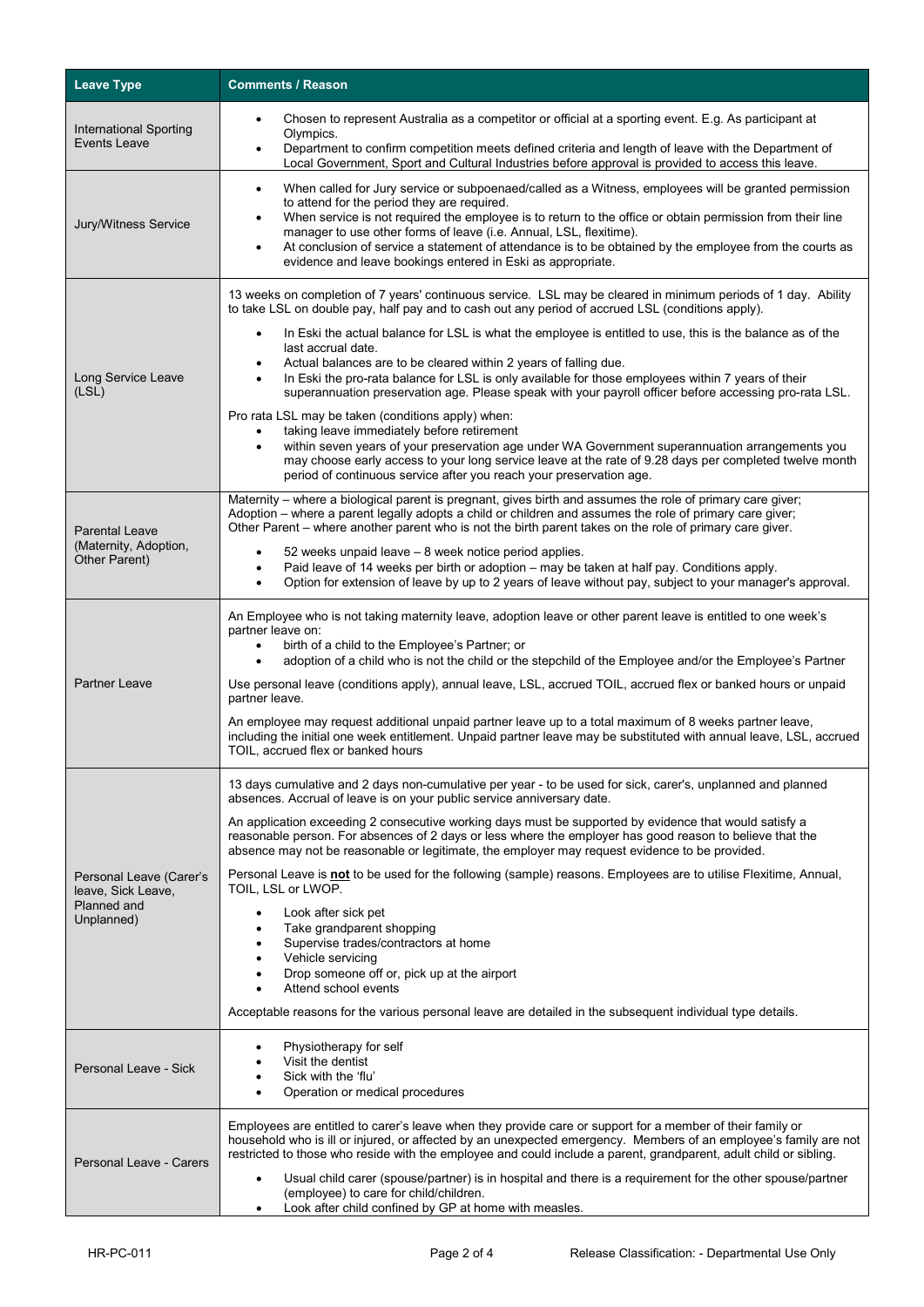| <b>Leave Type</b>                                                | <b>Comments / Reason</b>                                                                                                                                                                                                                                                                                                                                                                                                                                                                                                                                                                                                                                                                                                                               |
|------------------------------------------------------------------|--------------------------------------------------------------------------------------------------------------------------------------------------------------------------------------------------------------------------------------------------------------------------------------------------------------------------------------------------------------------------------------------------------------------------------------------------------------------------------------------------------------------------------------------------------------------------------------------------------------------------------------------------------------------------------------------------------------------------------------------------------|
|                                                                  | Nurse sick partner as primary care giver.<br>$\bullet$<br>Support a member of the employee's family or household who requires care or support because of an<br>$\bullet$<br>illness or injury to the family member.<br>Unexpected emergency affecting the family/household member.<br>٠                                                                                                                                                                                                                                                                                                                                                                                                                                                                |
| Personal Leave -<br>Planned                                      | Take parent to doctor's appointment.<br>٠<br>Attend a funeral of a person not covered by Bereavement Leave provisions.<br>$\bullet$<br>Regional employee - travel to bank appointment in closest town.<br>$\bullet$<br>Attend specialist appointment for self (note this may also be Personal Leave - Sick).<br>$\bullet$                                                                                                                                                                                                                                                                                                                                                                                                                              |
| Personal Leave -<br>Unplanned                                    | Arrange urgent repairs for storm damage.<br>٠<br>Home robbery.<br>$\bullet$<br>Car break down.<br>$\bullet$<br>Care for immediate family/parent/grandparent/adult child or sibling due to urgent circumstances which<br>$\bullet$<br>arise immediately prior to absence (not for ongoing or reoccurring circumstances).                                                                                                                                                                                                                                                                                                                                                                                                                                |
| <b>Public Service Holidays</b><br>in Lieu (New Year /<br>Easter) | Two days provided in lieu of repealed Public Service holidays per year (New Year and Easter). Days only available<br>to use from the day they occur to 31 December of the current year.<br>Eligibility for the days are $-$<br>Full-time employees or Part-time employee rostered to work the day/s<br>٠<br>Not accumulated if they fall during periods of LSL or LWOP<br>$\bullet$<br>To be booked as a full day (no part day bookings)<br>$\bullet$<br>The days must be cleared in the calendar year in which they occur.<br>$\bullet$<br>They cannot be carried over to following year, and will be forfeited if not taken.<br>$\bullet$                                                                                                            |
| Public Service Holiday -<br>Easter Sunday                        | One day of paid leave accrues on Easter Sunday each calendar year regardless of whether employee is normally<br>expected to work on that date. However, is not available if on leave without pay and must be taken in the calendar<br>year it occurs otherwise it is forfeited.                                                                                                                                                                                                                                                                                                                                                                                                                                                                        |
| <b>Purchased Leave</b>                                           | Ability to purchase up to 10 weeks additional leave per calendar year, also known as 42/52 Leave. Depending on<br>the number of weeks purchased your salary will be reduced by the equivalent percentage per fortnight.<br>Where you have entered into a purchased leave arrangement, you will receive a daily accrual, depending on how<br>many weeks have been purchased. The employee is able to use the purchased leave at any time during the year,<br>and it must be used by 31 December of that year. If a balance remains after this date, payroll will pay back the<br>equivalent balance to the employee by the second pay in February of the following year.<br>Higher duties allowance is not paid when you are absent on purchased leave. |
| <b>Study Leave</b>                                               | Where a study leave agreement is in place an employee can book up to 5 hours per week to attend<br>classes/lectures.                                                                                                                                                                                                                                                                                                                                                                                                                                                                                                                                                                                                                                   |
| Time Off in Lieu (TOIL)                                          | Only accumulated where the employee has requested that time worked as Overtime be taken as time off instead of<br>being paid. TOIL should be cleared within 2 months of it being accrued or as agreed with your line manager.                                                                                                                                                                                                                                                                                                                                                                                                                                                                                                                          |

## **Additional Leave Types for Regional Officers**

| Leave Type                                      | <b>Comments / Reason</b>                                                                                                                                                                                                                                                                                                                                                                                                                                                                                                                                                                         |
|-------------------------------------------------|--------------------------------------------------------------------------------------------------------------------------------------------------------------------------------------------------------------------------------------------------------------------------------------------------------------------------------------------------------------------------------------------------------------------------------------------------------------------------------------------------------------------------------------------------------------------------------------------------|
| Annual Leave North-<br>West                     | An employee whose headquarters are located north of $26^{\circ}$ south latitude is entitled to an additional maximum of<br>37.5 hours annual leave per annum. This leave is accrued on a daily basis from commencement in the region. The<br>leave will continue to accrue each year.                                                                                                                                                                                                                                                                                                            |
| Annual Leave - Travel<br>Concession (ALTC)      | Employees that qualify for annual leave travel concession (conditions apply) may be granted once per annum<br>travel time. Number of days is dependent on the mode of travel:<br>Air – 1 day each way.<br>Road – 2 days each way. If above $20^{\circ}$ south latitude $2\frac{1}{2}$ days.<br>Air and Road – 2 days each way. If above 20 <sup>o</sup> south latitude $2\frac{1}{2}$ days.<br>Only available for use with annual leave or annual leave north-west. The ALTC cannot be accessed where the<br>employee is taking other types of leave e.g. long service leave or purchased leave. |
| Personal Leave - Travel<br>Concession           | In conjunction with paid personal leave, employees can access up to a maximum of 37.5 hours per annum as paid<br>travel time to attend a medical facility located 240kms or more from their workplace.                                                                                                                                                                                                                                                                                                                                                                                           |
| Bereavement Leave -<br><b>Travel Concession</b> | In conjunction with Bereavement leave where as a result of the bereavement the employee travels to a destination<br>in excess of 240kms from their workplace. Employee may be granted travel time up to a maximum of 15 hours per<br>bereavement.                                                                                                                                                                                                                                                                                                                                                |